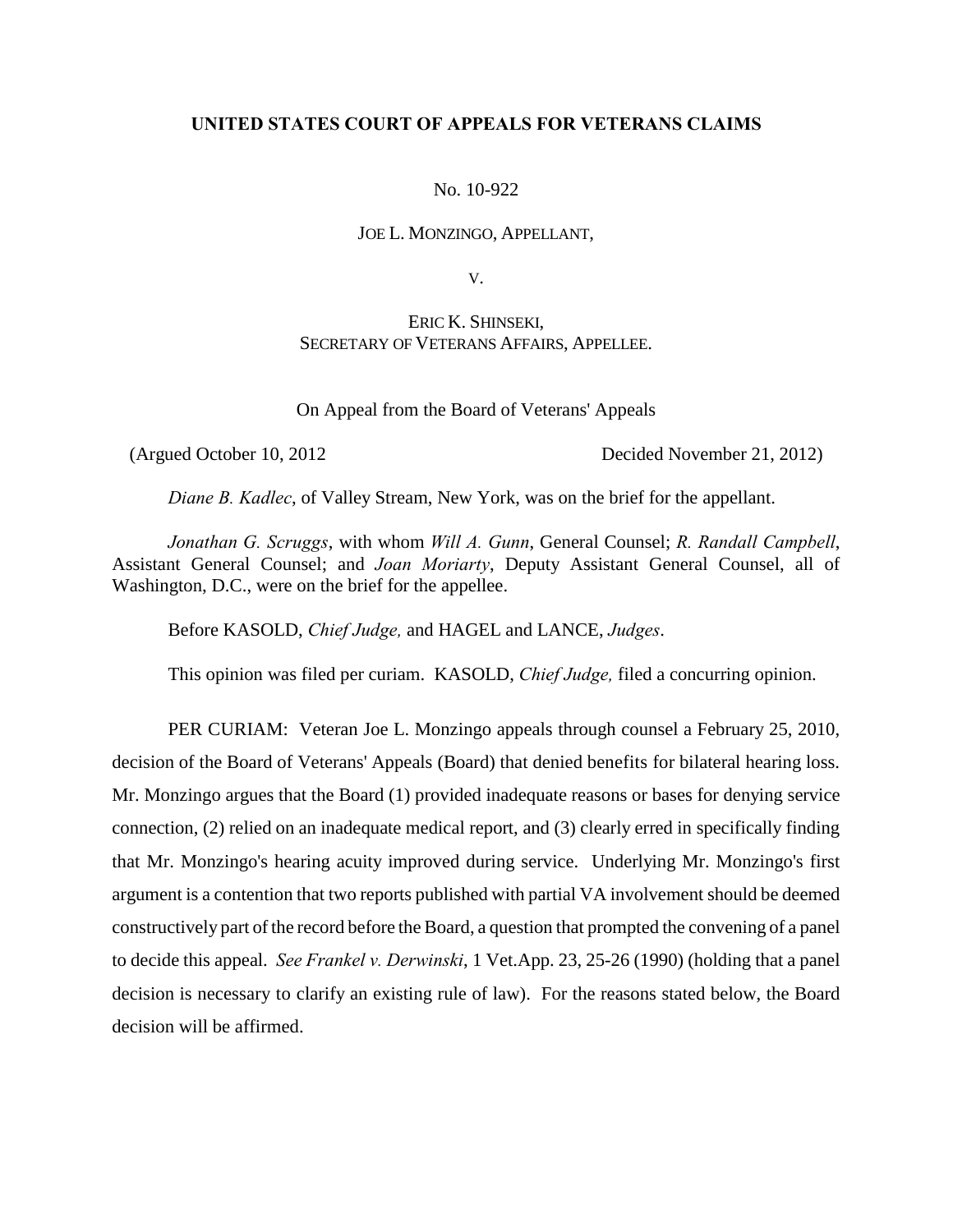### **I. FACTS**

Mr. Monzingo served on active duty in the U.S. Army from October 1966 to October 1968. An August 1966 pre-induction examination report reflects normal hearing acuity in his left ear and some hearing loss in his right ear, specifically, 45 decibels at the 4,000 Hertz frequency. An August 1968 separation examination report reflects normal hearing acuity in his left ear and some hearing loss in his right ear, specifically, 35 decibels at the 4,000 Hertz frequency.

In 1984, Mr. Monzingo requested disability compensation for bilateral hearing loss and tinnitus. In a July 1984 decision, the VA regional office (RO) granted service connection for tinnitus but denied benefits for bilateral hearing loss. The RO's decision was not appealed and became final. Following a June 2007 request to reopen his hearing loss claim, Mr. Monzingo was afforded a VA audiological examination in February 2008. The VA examiner diagnosed Mr. Monzingo with bilateral hearing loss and opined that his "left ear hearing loss is not caused by or a result of acoustic trauma in service," and that his "right ear hearing loss was not aggravated by acoustic trauma in service." Record (R.) at 75. The RO subsequently reopened but denied Mr. Monzingo's claim.

The Board decision on appeal found that benefits for hearing loss remained unwarranted. More specifically, the Board noted that (1) Mr. Monzingo entered and exited service with normal hearing in his left ear, (2) his left ear hearing loss was not diagnosed until decades after his discharge from service, (3) he entered service with preexisting hearing loss in his right ear (45 decibels at the 4,000 Hertz frequency), and (4) he left service with slightly improved hearing in his right ear (35 decibels at the 4,000 Hertz frequency). The Board also concluded that a September 2000 VA hearing aid evaluation report did not contain an opinion on the etiology of Mr. Monzingo's hearing loss and therefore was not highly probative on that question. Finally, the Board determined that the February 2008 VA examination report was highly probative in finding that Mr. Monzingo's bilateral hearing loss was not caused or aggravated by service.

# **II. PARTIES' ARGUMENTS**

Mr. Monzingo contends that the Board's statement of reasons or bases is inadequate because the Board did not (1) address the possibility that his service-connected tinnitus constitutes evidence of continuous symptomatology of hearing loss, or (2) explain its reliance on his separation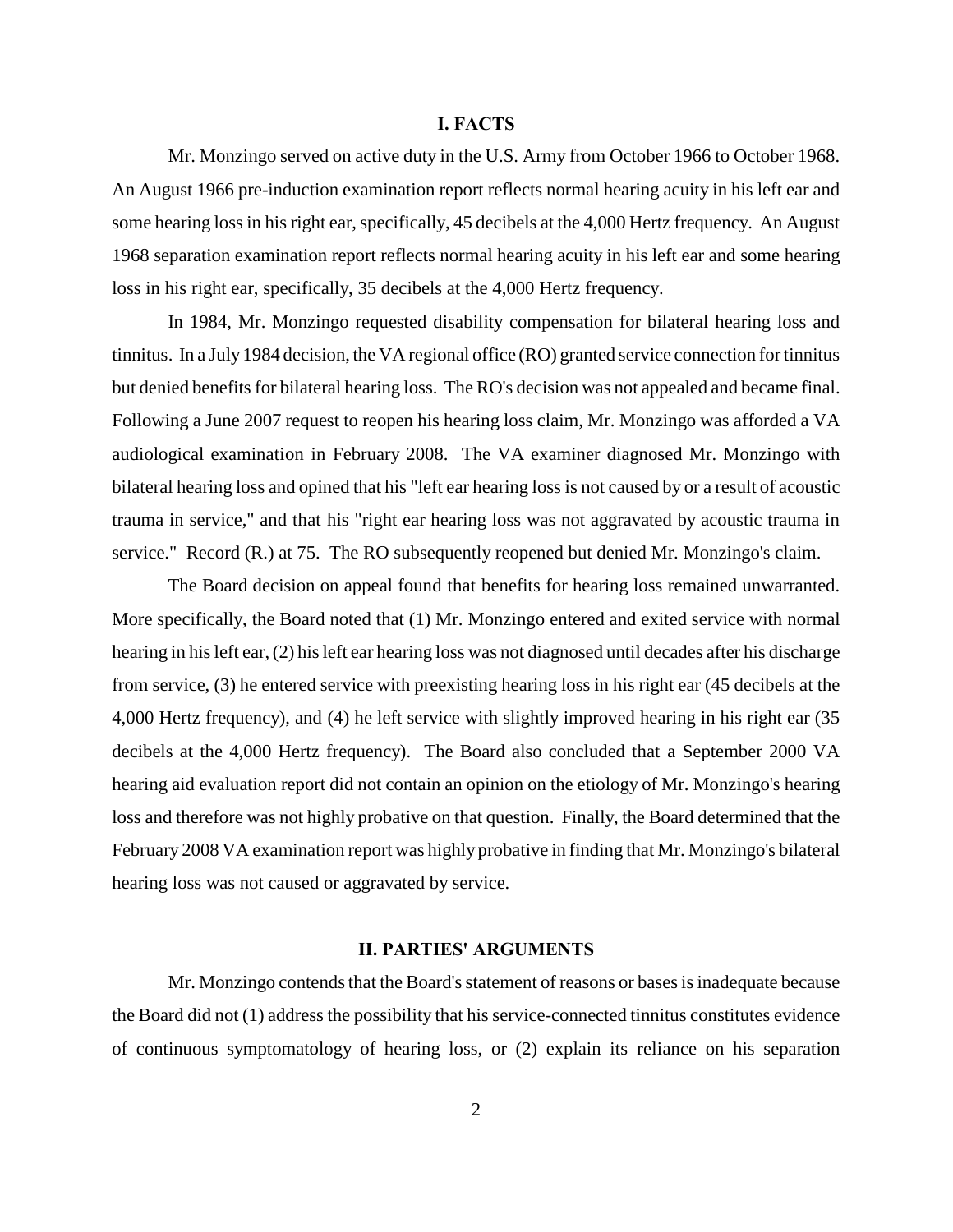examination report in light of the fact that the report reflected improved hearing acuity during service and his assertion that hearing tests at that time generally were inaccurate. In support of these contentions, he relies on a 2006 report, entitled *Noise and Military Service: Implications for Hearing Loss and Tinnitus* (*Noise and Military Service*), prepared by the Committee on Noise-Induced Hearing Loss and Tinnitus Associated with Military Service from World War II to the Present (the Committee), and a 1982 report, entitled *Tinnitus: Facts, Theories, and Treatments* (*Tinnitus*), prepared by Working Group 89 of the Committee on Hearing, Bioacoustics, and Biomechanics of the Commission on Behavioral and Social Sciences and Education of the National Research Council (Working Group 89)*.* Mr. Monzingo asserts that these reports constitute evidence favorable to his claim that was constructively in the possession of the Board and should have been, but was not, addressed by the Board. *See Thompson v. Gober*, 14 Vet.App. 187, 188 (2000) (holding that the Board must address all material evidence potentially favorable to the claimant); *Bell v. Derwinski*, 2 Vet.App. 611, 612 (1992) (per curiam order) (setting forth the doctrine of constructive possession). In the alternative, he asserts that the Court should either take judicial notice of the findings of these reports and consider them in its review or remand the matter for the Board to address them in the first instance. *See Smith v. Derwinski*, 1 Vet.App. 235, 238 (1991) (holding that the Court "may take judicial notice of facts not subject to reasonable dispute").

The Secretary disputes Mr. Monzingo's contention that the reports were constructively before the Board. He notes that, although *Noise and Military Service* was commissioned in part by VA at the direction of Congress, the findings were neither accepted nor rejected by the Secretary for VA purposes; rather, they were passed on to Congress for its use. He also argues that, although a VA employee was a member of Working Group 89 and participated in the preparation of *Tinnitus*, that report was neither contracted by nor prepared for VA use. Citing *Brannon v. Derwinski*, 1 Vet.App. 314, 316 (1991), the Secretary also contends that the findings in the reports are not facts "of universal notoriety," such that the Court may not take judicial notice of them.

In support of his second argument, Mr. Monzingo asserts that the February 2008 VA audiology report is inadequate because it lacks detail and rationale, and because the examiner failed to comment on the findings of various studies on hearing loss. Conversely, citing *Stefl v. Nicholson*, 21 Vet.App. 120, 123 (2007), the Secretary contends that the report is adequate because the examiner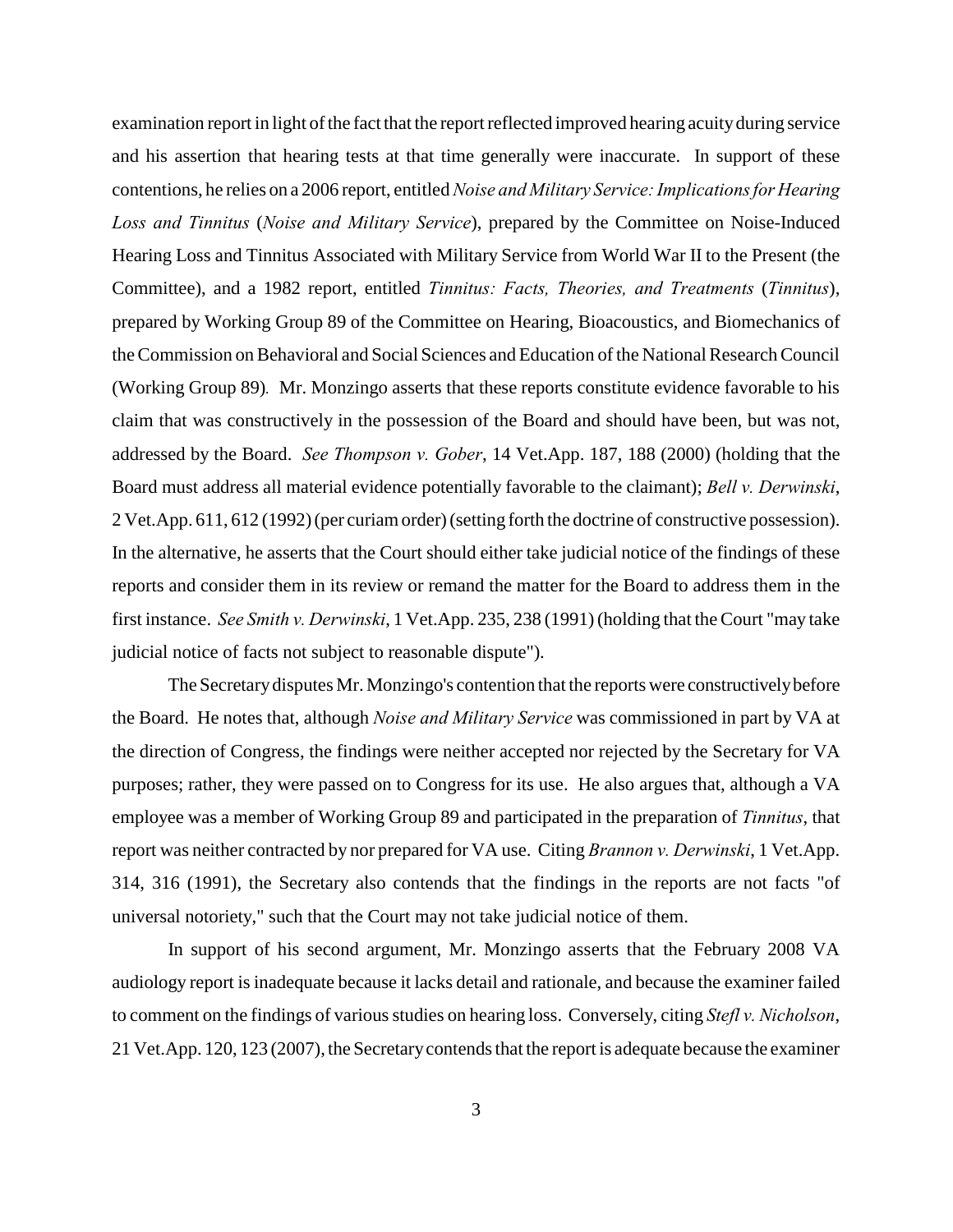reviewed Mr. Monzingo's medical history, performed an audiometric examination, rendered a conclusion, and provided sufficient rationale.

In support of his third argument, Mr. Monzingo asserts that the Board clearly erred in specifically finding that his hearing acuity improved during service because *Noise and Military Service* states that hearing loss due to acoustic trauma is irreversible. The Secretary responds that the medical findings in *Noise and Military Service* are not for consideration because, again, that report was not actually or constructively before the Board and its findings are not facts of which the Court may take judicial notice.

## **III. ANALYSIS**

Mr. Monzingo's primary argument relies on select findings from *Noise and Military Service* and *Tinnitus*. Because both parties agree that these reports were not actually in the record before the Board, we first address whether they were constructively in the Board's possession, and whether (and to what extent) the Court may take judicial notice of the reports or the findings contained therein.

A. Constructive Possession

# *1. Law*

Section 7252(b) of title 38, U.S. Code, provides that "[r]eview in the Court shall be on the record of proceedings before the Secretary and the Board." Early in its jurisprudence, the Court recognized that certain documents not actually in the record before the Board would be deemed constructively before the Board, because the Court could not "'accept the Board being "unaware" of certain evidence, especially when such evidence is in possession of the VA, and the Board is on notice as to its possible existence and relevance.'" *Bell*, 2 Vet.App. at 612 (quoting *Murincsak v. Derwinski*, 2 Vet.App. 363, 372-73 (1993)). *Bell* involved four documents not contained in the record before the Board, but proffered by the appellant on appeal: (1) A VA report of contact form, (2) a letter from a VA doctor, (3) a letter from VA to the appellant, and (4) a written statement by the appellant submitted to VA during the pendency of her appeal. *Id.* "[B]ecause three of the four items were clearly generated by the VA," and "the fourth item was submitted to the VA by appellant as part of her claim," the Court found that the Secretary had constructive possession of those documents. *Id.* at 613. The Court then held generally that, "where the documents proffered by the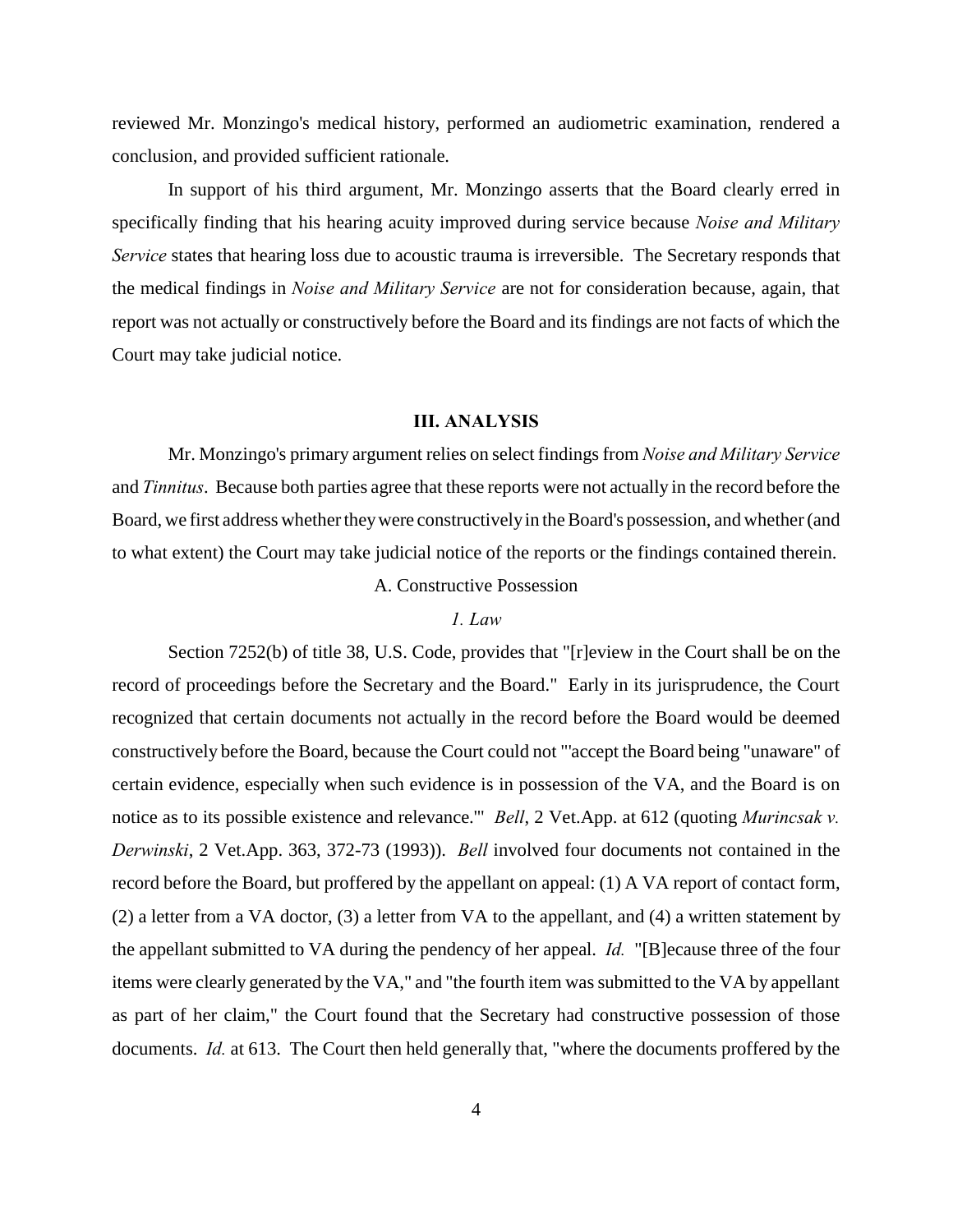appellant are within the Secretary's control and could reasonably be expected to be a part of the record before the Secretary and the Board, such documents are, in contemplation of the law, before the Secretary and the Board." *Id.* (internal quotation marks omitted).

The *Bell* doctrine was applied in *Bowey v. West*, 11 Vet.App. 106, 107-08 (1998) (per curiam order), to two documents not contained in the record before the Board, but proffered on appeal: (1) A report prepared by the National Institute for Occupational Safety and Health (NIOSH) for the Defense Nuclear Agency (DNA) regarding radiation that was cited in a DNA letter relied upon by the Board, and (2) a medical treatise regarding radiation that was cited in a VA letter relied upon by the Board. The Court in *Bowey* interpreted *Bell* as having pronounced two rules for determining whether a document was constructively before the Board: (1) A "specific" rule that a document had to be clearly generated by VA or submitted to VA by the appellant, and (2) a "broader" rule that a document had to be within the Secretary's control and reasonably expected to be part of the record. *Bowey*, 11 Vet.App. at 108. The Court found that neither the NIOSH report nor the medical treatise satisfied either of the rules in *Bell*, and, therefore, neither could be deemed constructively before the Board. In particular, the Court determined that "[i]t is not reasonable to expect the Secretary to have investigated, gathered, and considered [such documents] where those documents were merely referenced in expert opinion letters." *Id.* at 109. Significantly, the Court also noted that the Board's familiarity with these documents from other cases was inapposite because "the connection [of these documents] to the appellant's case is too tenuous." *Id.*

The constructive possession doctrine was further refined in *Goodwin v. West*, 11 Vet.App. 494, 495 (1998) (per curiam order), where three documents<sup>1</sup> not contained in the record before the Board were proffered on appeal: (1) A letter purportedly sent to VA by the appellant's representative, (2) VA documents relating to the claim of another veteran, and (3) a statement purportedly sent to VA by the appellant's representative. The Court found that the first and third documents were not generated by VA and that there was no evidence that the documents were actually received by VA. With respect to the second documents, the Court conceded that they were generated by VA, but found that the documents "could not reasonably be expected to be a part of the record before the

<sup>&</sup>lt;sup>1</sup> A fourth document proffered on appeal was found to actually have been in the record before the Board. *Id.* at 496.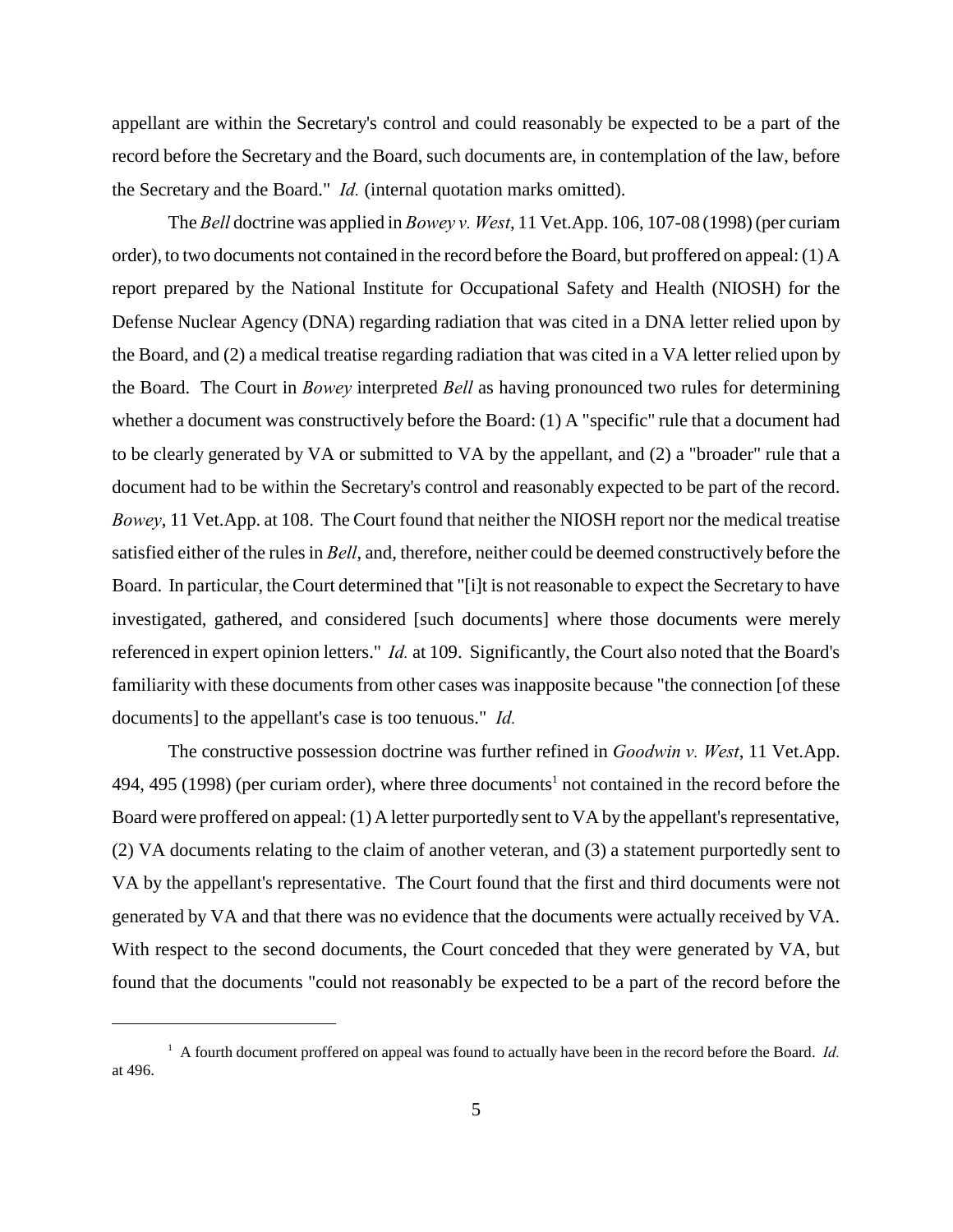Secretary and the Board" because they were "not submitted to VA with regard to the appellant's claim" and they "relate[d] to claims for VA benefits for an individual other than the appellant." *Id.* at 496 (internal quotation marks omitted) (citing *Bowey*, 11 Vet.App. at 109, for the proposition that a document cannot reasonably be expected to be a part of the record where "the connection to the appellant's case is too tenuous"). In sum, *Goodwin* clarified that, even when a document is generated by VA, it will not be considered constructively before the Board in a particular claimant's case unless the document has a direct relationship to the claimant's appeal. Indeed, to hold otherwise would essentially lead to any reports on diseases or injuries contained in VA libraries<sup>2</sup> being deemed constructively before the Board in every case involving a claim arising from the disease or injury addressed in such reports; such an application of the constructive possession doctrine places an impossible burden on the Board – especially given its obligation to address the relevant evidence of record when providing reasons and bases.

### *2. Application of Law*

There is no dispute that *Noise and Military Service* was supported by a contract between the National Academy of Sciences and VA and submitted to VA by the Committee pursuant to Public Law No. 107-330, § 104(c) (Dec. 6, 2002) ("The Secretary of Veterans Affairs shall seek to enter into an agreement with the National Academy of Sciences [to issue a report on hearing loss and military service] . . . . [T]he National Academy of Sciences shall submit to the Secretary [its] report . . . ."). However, beyond noting that VA sponsored and received a copy of the report, Mr. Monzingo offers no other support for his argument that the report was constructively before the Board. As noted by the Secretary at oral argument, the report's findings were "those of the author(s) and do not necessarily reflect the view of the organizations or agencies that provided support for this project." *Noise and Military Service* at *ii*, available at: [http://www.nap.edu/](http://www.nap.edu/openbook.php?record_id=11443&page=R2.) [openbook.php?record\\_id=11443&page=R2.](http://www.nap.edu/openbook.php?record_id=11443&page=R2.) Moreover, the report is not specific to Mr. Monzingo;

<sup>&</sup>lt;sup>2</sup> According to the U.S. Office of Personnel Management, VA has a total of 318,144 employees, as of March 2012. Of this number, 283,258 are employed with the Veterans Heath Administration (VHA) and 20,254 are employed with the Veterans Benefits Administration (VBA). Additionally, there are 515 employees at the Board and 729 employees at VA's Office of General Counsel (although many of these attorneys do not work directly with benefits adjudication issues). Given the size and complexity of VA, it is unreasonable to assume that adjudicators of the VBA and Board, as opposed to perhaps employees of VHA or the Office of the Secretary, were aware of the existence or importance of the report in this case.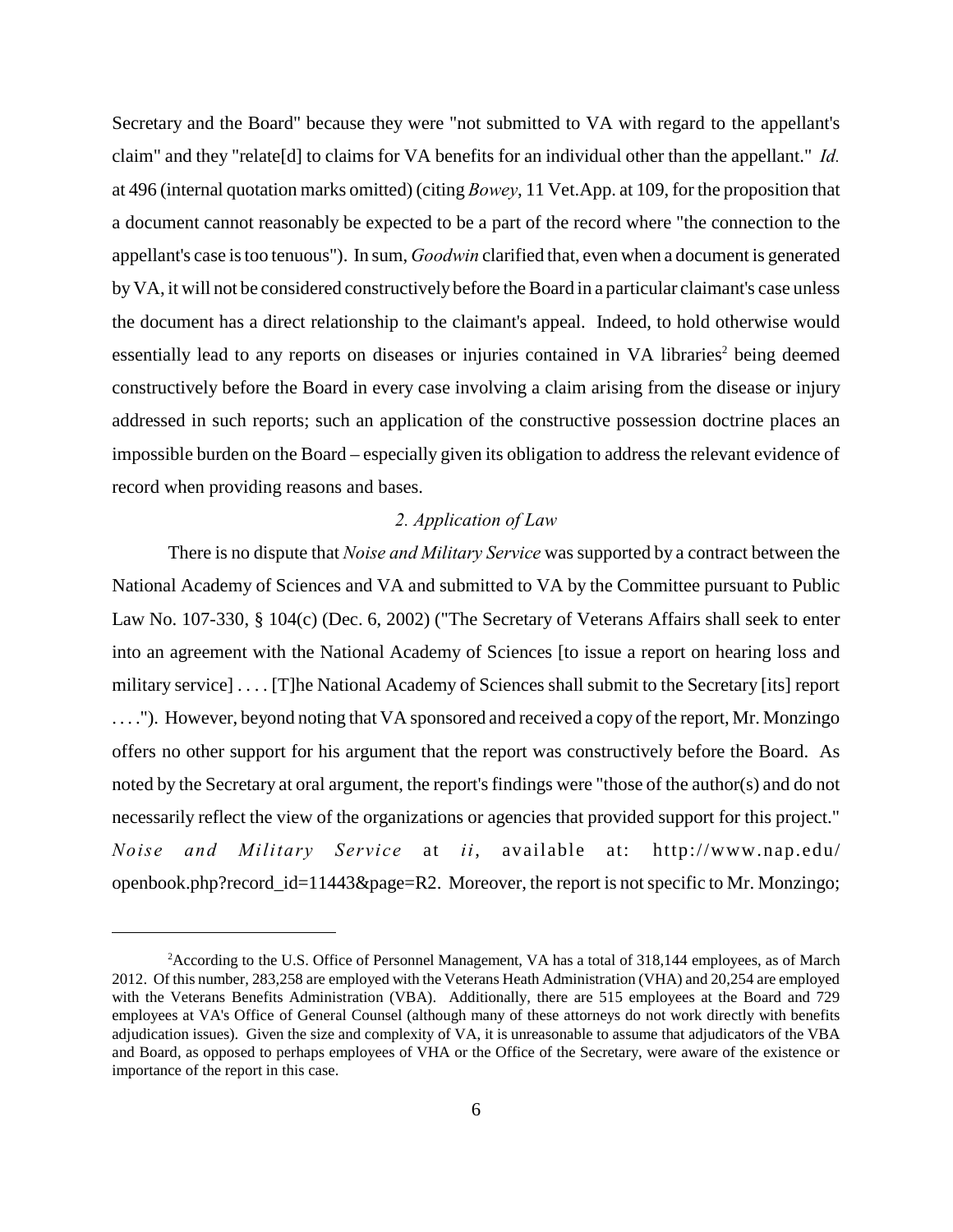indeed, the only connection between the report and Mr. Monzingo's claim is that the report generally discusses hearing loss as it relates to military service and Mr. Monzingo's claim is for benefits for hearing loss that he asserts was incurred in military service. This connection is too tenuous to reasonably support any expectation that *Noise and Military Service* would be part of the record before the Board in every hearing loss or tinnitus claim, or otherwise support a finding that it is deemed constructively part of the record before the Board in his claim. *See Goodwin*, 11 Vet.App. at 496; *Bowey*, 11 Vet.App. at 109.

Similarly, with respect to *Tinnitus*, other than noting that a VA employee was a member of Working Group 89 and speculating that the Board would or should be familiar with this report, Mr. Monzingo offers no other support for his argument that the report was constructively before the Board. It was not prepared for or commissioned by VA, and it bears no relationship to Mr. Monzingo's claim other than its general discussion of the relationship between tinnitus and hearing loss. *See Tinnitus* at *ii*, available at: http://www.nap.edu/openbook.php?record\_id=81&page=R2. Pursuant to *Goodwin*, *Bowey*, and *Bell*, this is too tenuous a connection and does not warrant a reasonable expectation that it would be part of the record before the Board, absent Mr. Monzingo's submission of the document to VA or his request that it be obtained.

Accordingly, Mr. Monzingo fails to demonstrate that the Board was constructively in possession of *Noise and Military Service* or *Tinnitus* in this case. *See Hilkert v. West*, 12 Vet.App. 145, 151 (1999) (en banc) (holding that the appellant bears the burden of demonstrating error on appeal); *see also Goodwin*, *Bowey*, and *Bell*, all *supra*.

B. Judicial Notice and Request for Remand

Alternatively, Mr. Monzingo argues that the Court should take judicial notice of the findings within *Noise and Military Service* and *Tinnitus* and either consider them in its review or remand his claim for the Board to address them in the first instance.

The Court may take judicial notice of facts of universal notoriety that are not subject to reasonable dispute. *See Brannon* and *Smith*, *supra*; *see*, *e.g.*, *Crain v. Principi*, 17 Vet.App. 182, 189 (2003) (taking judicial notice of Zip Code numbers for different cities, as available on the U.S. Postal Service's Web site). Accordingly, the Court will take judicial notice of the facts that (1) VA was ordered by Congress to contract for *Noise and Military Service*, (2) both *Noise and Military Service*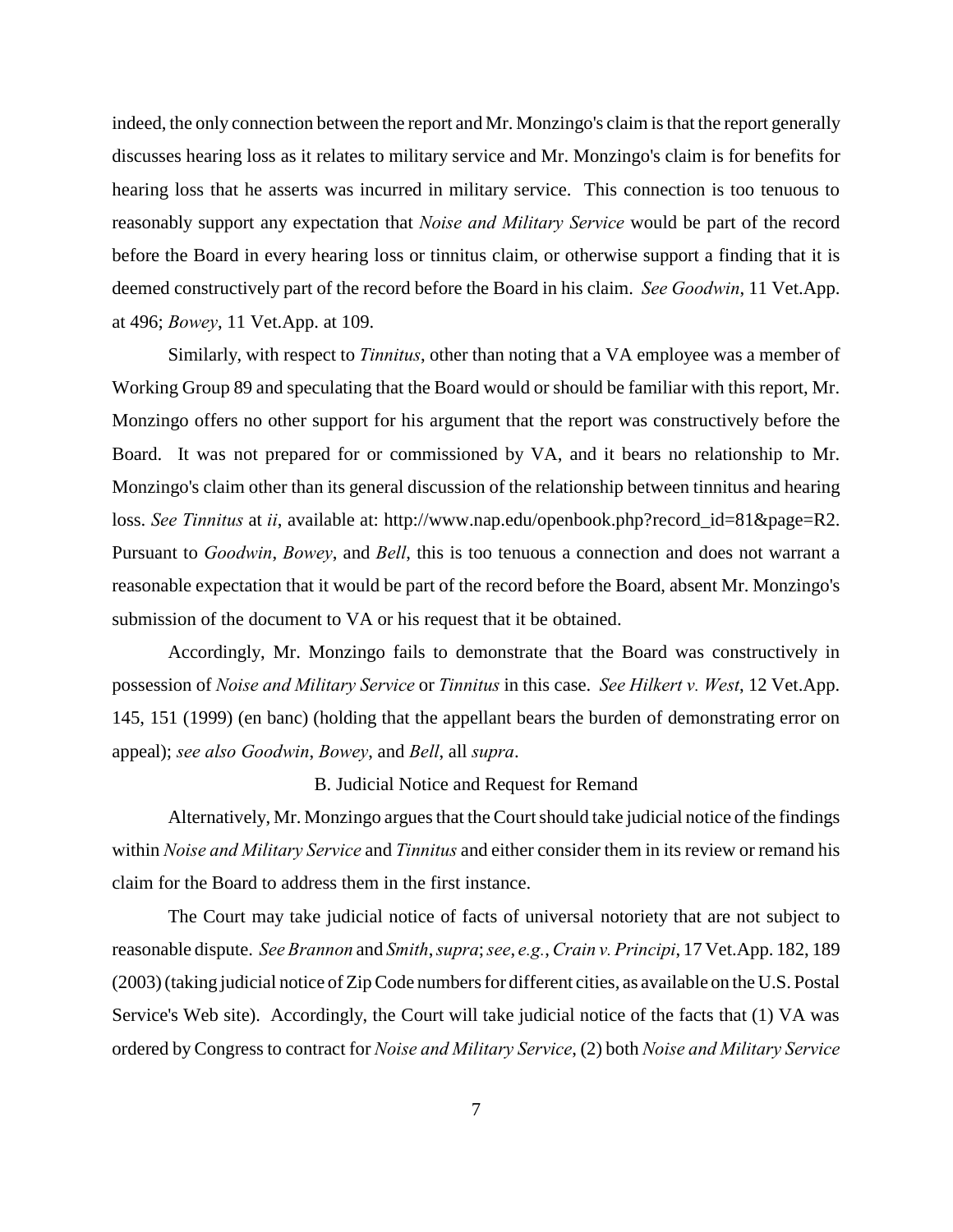and *Tinnitus* have been published, and (3) VA received a copy of *Noise and Military Service* from the Committee. However, the findings and conclusions within these reports are neither facts of universal notoriety nor facts not subject to reasonable dispute, despite Mr. Monzingo's assertions to the contrary. *See* SAMUEL ARBESMAN, THE HALF-LIFE OF FACTS: WHY EVERYTHING WE KNOW HAS AN EXPIRATION DATE, 208 (2012) ("[M]any medical schools inform their students that within several years half of what they've been taught will be wrong, and the teachers just don't know which half.") Accordingly, the Court is not permitted to take judicial notice of those findings and conclusions and will therefore not evaluate the Board's decision through the lens of those findings and conclusions. *See Hensley v. West*, 212 F.3d 1255, 1263 (Fed. Cir. 2000) ("[A]ppellate tribunals are not appropriate fora for initial factfinding.").

Moreover, because these reports and the findings therein were not raised by Mr. Monzingo below or reasonably raised by the record, the Board did not err in not addressing them. *See Robinson v. Peake*, 21 Vet.App. 545, 552 (2008) (holding that the Board must address issues raised by the appellant or reasonably raised by the record), *aff'd sub nom. Robinson v. Shinseki*, 557 F.3d 1355 (Fed. Cir. 2009). Inasmuch as the findings in these reports have not been shown to be of universal notoriety and because Mr. Monzingo was provided a medical examination that, as discussed below, he fails to demonstrate is inadequate to support the Board's decision, we will not exercise our discretion to remand this matter so that the Board might consider these reports. *See Maggitt v. West*, 202 F.3d 1370, 1377-78 (Fed. Cir. 2000) (holding that the Court has discretion to remand issues raised for the first time on appeal for further development and adjudication by VA in the first instance); *see also Sacks v. West*, 11 Vet.App. 314, 317 (1998) (holding that treatise materials generally are not specific enough to show nexus); *Herlehy v. Brown*, 4 Vet.App. 122, 123 (1993) (explaining that, in general, medical opinions directed at specific patients are more probative than medical treatises).

### C. Reasons or Bases

Mr. Monzingo argues that the Board provided inadequate reasons or bases for its decision because it did not (1) address the possibility that his service-connected tinnitus constitutes evidence of continuous symptomatology of hearing loss, or (2) explain its reliance on his separation examination report when that report reflected improved hearing acuity since separation and hearing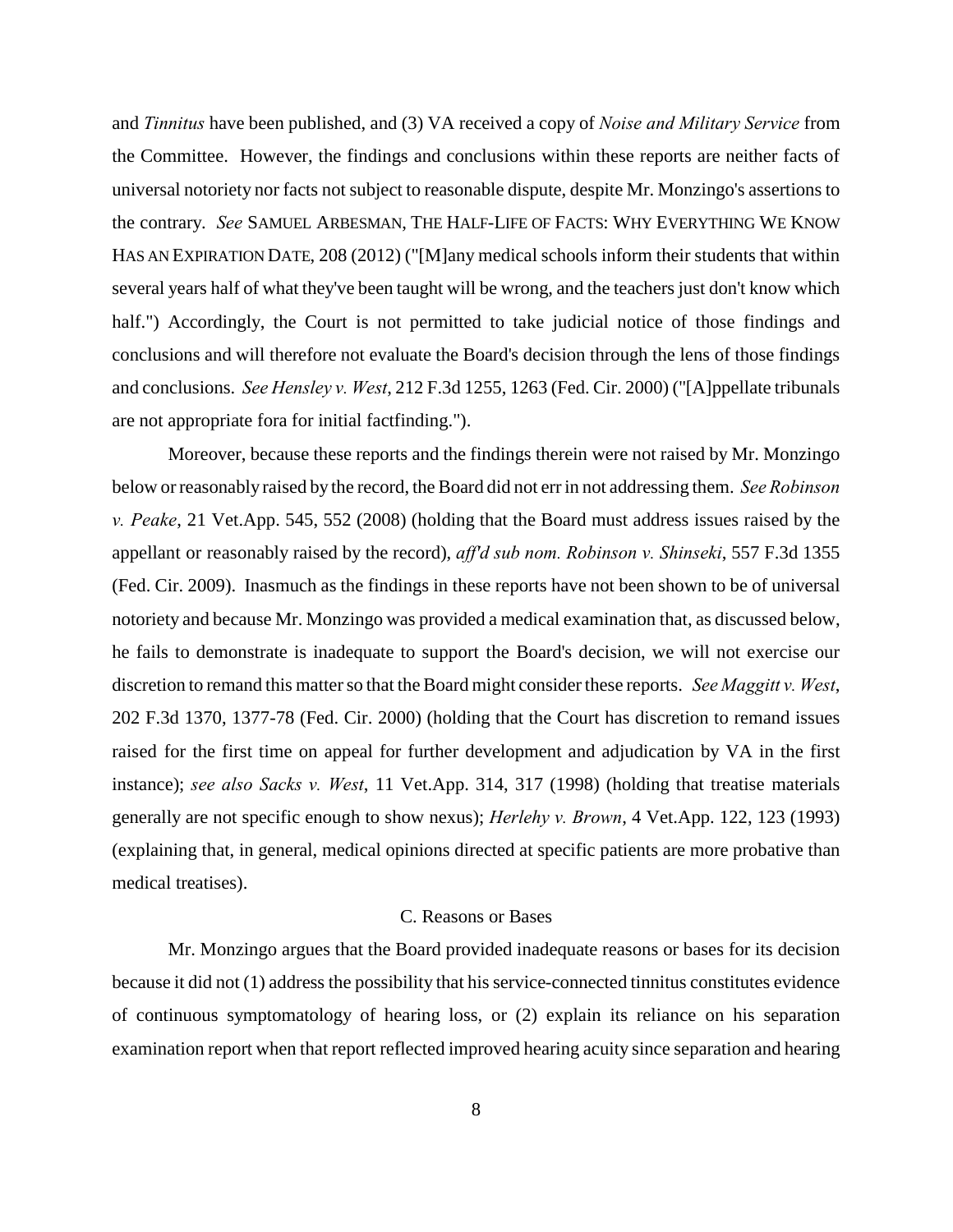tests at that time generally did not adequately identify acoustic trauma. However, Mr. Monzingo cites no *record* evidence, only *Tinnitus*, in support of his suggestion that his tinnitus might reflect continuity of hearing loss. Similarly, he cites only *Noise and Military Service* in support of his theory that the hearing tests provided at the time of his separation from service were inadequate and that hearing acuity cannot improve after acoustic trauma. Because (1) these arguments are based on evidence that the Court has determined was outside the actual or constructive record before the Board, (2) Mr. Monzingo fails to demonstrate that he raised the underlying issues below, and (3) Mr. Monzingo has not demonstrated that those issues were reasonably raised by the record, the Court concludes that the Board did not err in not addressing these issues. *See Robinson, Hilkert*, and *Bell*, all *supra*.

To the extent that Mr. Monzingo's argument regarding the relationship between tinnitus and hearing loss encompasses a contention that this issue reasonably was raised by the record, we note that tinnitus and hearing loss are recognized by the Secretary as separate and distinct disabilities, and Mr. Monzingo fails to identify any competent record evidence supporting his assertion that his tinnitus is evidence of his hearing loss. *See Hilkert*, *supra*; *compare* 38 C.F.R. § 4.85 (2012) ("Evaluation of hearing impairment"), *with* 38 C.F.R. § 4.87, Diagnostic Code (DC) 6260 (2012) ("Tinnitus"); *see* 38 C.F.R. § 4.14 (2012) (stating the Secretary's practice to avoid "the evaluation of the same manifestation under different diagnoses"); *VA Adjudication Procedures Manual* (M21- 1MR), pt. 3, subpt. 4, ch. 4, § B(12)(f) (providing guidance to VA adjudicators that, even where an examiner states that tinnitus is a symptom of hearing loss, tinnitus is to be evaluated separately under DC 6260).

Overall, Mr. Monzingo fails to demonstrate that the Board's statement of reasons or bases frustrates judicial review. *See Allday v. Brown*, 7 Vet.App. 517, 527 (1995)(holding that the Board's statement "must be adequate to enable claimant to understand the precise basis for the Board's decision, as well as to facilitate review in this Court"); *see also Hilkert*, *supra*.

### D. Adequacy of VA Medical Opinion

Mr. Monzingo essentially posits that the February 2008 VA examination report is inadequate because it lacks detail and rationale, and because the examiner failed to comment on the findings of various medical studies regarding hearing loss. The February 2008 VA examination report notes,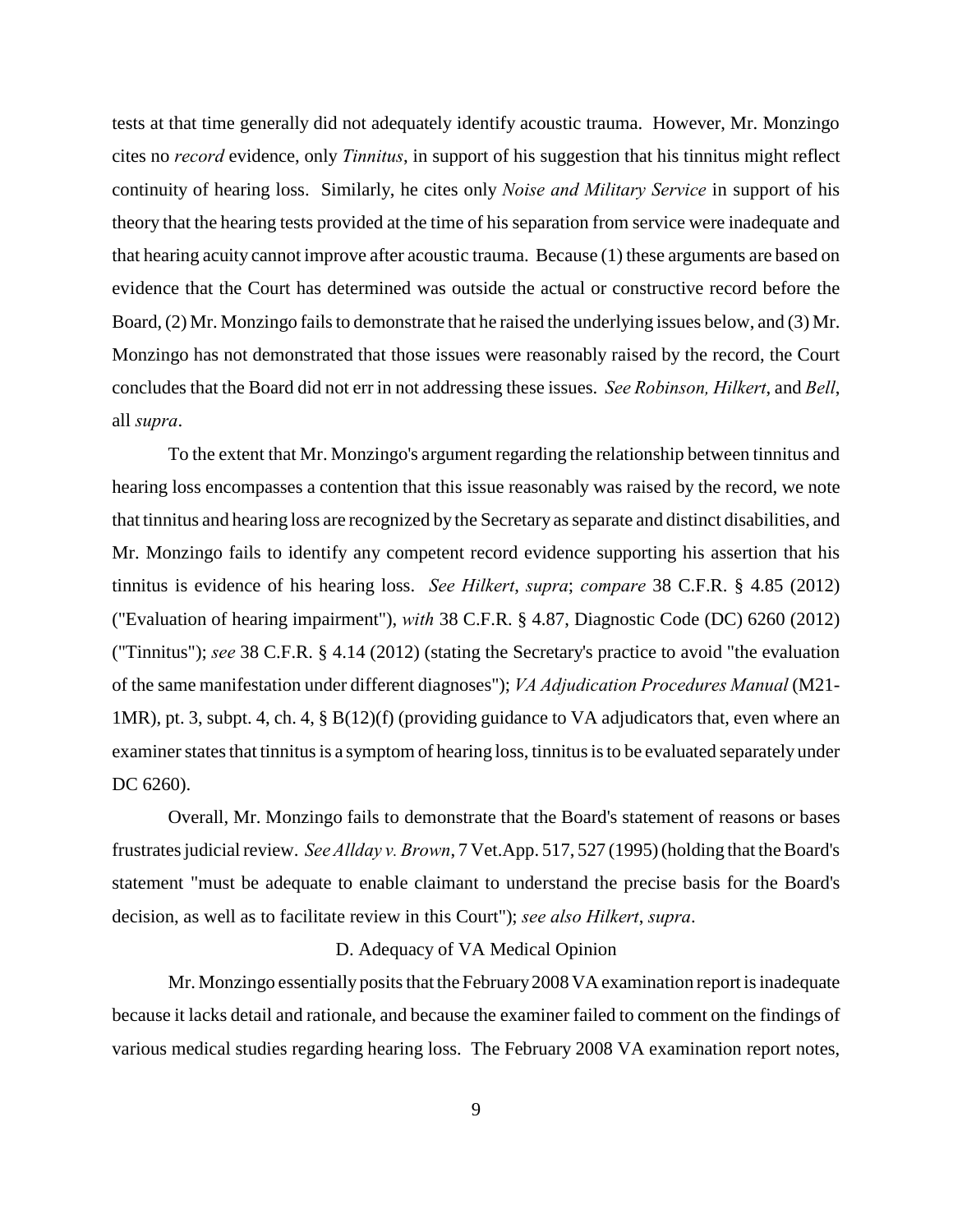inter alia, that (1) the examiner reviewed the claims file and medical records, (2) Mr. Monzingo served in the military from 1966 to 1968, (3) Mr. Monzingo reported a positive history of noise exposure in service, (4) service medical records indicated no significant change in hearing between enlistment and separation, and (5) Mr. Monzingo complained of tinnitus, but not hearing loss, in service. The examiner also performed an audiometric examination, recorded Mr. Monzingo's speech recognition test results, and diagnosed bilateral sensorineural hearing loss. Finally, "based on clinical experience and evidence found in military medical records," the examiner concluded that Mr. Monzingo's left ear hearing loss was "not caused by or a result of acoustic trauma in service" and that his right ear hearing loss was "not aggravated by acoustic trauma in service." R. at 75.

To the extent that Mr. Monzingo argues that the examiner did not provide a *detailed* review of the medical history or the severity of his current hearing loss, he confuses the duties of a medical examiner with those of a VA adjudicator. *See Moore v. Nicholson*, 21 Vet.App. 211, 218 (2007) ("The medical examiner provides a disability evaluation and the rating specialist interprets medical reports in order to match the rating with the disability."), *rev'd on other grounds sub nom. Moore v. Shinseki*, 555 F.3d 1369 (Fed. Cir. 2009); *see also Nieves-Rodriguez v. Peake*, 22 Vet.App. 295, 304 (2008) ("Both VA medical examiners and private physicians offering medical opinions in veterans benefits cases are nothing more or less than expert witnesses."); *Gabrielson v. Brown*, 7 Vet.App. 36, 40 (1994) (noting that a medical opinion is "only that, an opinion" providing medical evidence). There is no requirement that a medical examiner comment on every favorable piece of evidence in a claims file. *See Acevedo v. Shinseki*, 25 Vet.App. 286, 293 (2012) (noting that the law imposes no reasons-or-bases requirement on examiners). Rather, examination reports are adequate when they sufficiently inform the Board of a medical expert's judgment on a medical question and the essential rationale for that opinion. *See D'Aries v. Peake*, 22 Vet.App. 97, 104 (2008) ("An opinion is adequate where it is based upon consideration of the veteran's prior medical history and examinations and also describes the disability in sufficient detail so that the Board's 'evaluation will be a fully informed one.'" (quoting *Ardison v. Brown*, 6 Vet.App. 405, 407 (1994)); *see also Nieves-Rodriguez*, 22 Vet.App. at 301 ("[An adequate] medical examination report must contain not only clear conclusions with supporting data, but also a reasoned medical explanation connecting the two." (citing *Stefl v. Nicholson*, 21 Vet.App. 120, 124 (2007)). Moreover, the severity of Mr. Monzingo's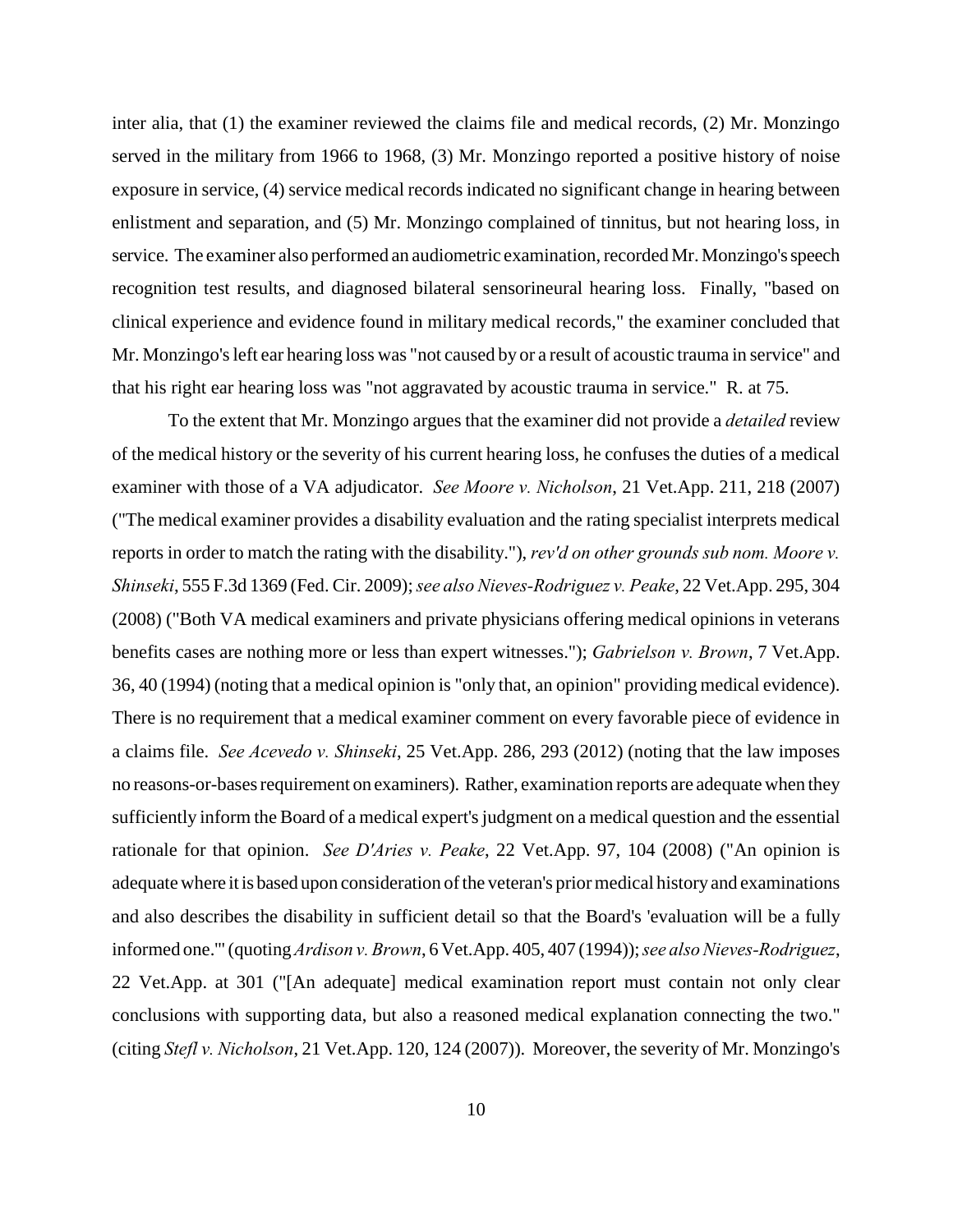current hearing loss and his exposure to noise in service are not at issue in this appeal; both facts were conceded by the Board. *See* R. at 12-13.<sup>3</sup>

Furthermore, although Mr. Monzingo correctly notes that the rationale provided by the examiner did not explicitly lay out the examiner's journey from the facts to a conclusion, his argument that this renders the examination inadequate is unpersuasive. Although the examiner's statement only noted that she applied her medical judgment to the evidence in military records, the medical report must be read as a whole, *see Acevedo*, 25 Vet.App. at 294, and–on review of the report as a whole–it is clear that the examiner based her opinion on the lack of any significant inservice change in hearing; the length of time between service and the onset of hearing loss, and her medical experience that the onset of hearing loss under such circumstances was not due to noise exposure while in service. *See* R. at 72 ("Military medical records indicate the veteran had no significant change in hearing sensitivity from enlistment to separation. Records indicate veteran complained of tinnitus in service but not hearing loss."), 73 ("Veteran denies . . . head/ear trauma."), 75 ("Veteran's . . . hearing loss is not caused by or a result of [or] . . . aggravated by acoustic trauma in service . . . . Opinion given based on clinical experience and evidence found in military medical records."). Mr. Monzingo may not agree with the examiner, but he fails to demonstrate that he has the competence to rebut her opinion, *see Jandreau v. Nicholson*, 492 F.3d 1372, 1377 (Fed. Cir. 2007) (noting general competence of laypersons to testify as to symptoms but not medical diagnoses), and he cites no record evidence indicating that the examiner was incompetent, had erroneous facts, or misinformed the Board. *See Rizzo v. Shinseki*, 580 F.3d 1288, 1291 (Fed. Cir. 2009)*; D'Aries*, *supra*.

Although the examiner did not comment on the findings of various medical studies regarding

<sup>&</sup>lt;sup>3</sup> To the extent that Mr. Monzingo contends that the Board did not consider the favorable evidence that he believes was overlooked by the examiner, the Court does not agree. *See Gabrielson*, 7 Vet.App. at 40 (holding that the Board cannot "evade [its] statutory responsibility [to state the reasons or bases for its conclusions] merely by adopting [a medical opinion] as its own" where the medical opinion "fails to discuss all the evidence which appears to support [the] appellant's position"). The Board expressly set forth the results of Mr. Monzingo's most recent hearing evaluation and acknowledged that his hearing loss was sufficiently severe to qualify as a disability for VA purposes. R. at 12. The Board also addressed Mr. Monzingo's hearing loss history, noting that he (1) entered service with some level of hearing loss in his right ear, (2) was exposed to noise in service, and (3) received disability benefits for tinnitus as a result. R. at 13. All told, it is clear that, even if the February 2008 VA examiner did not address some of the relevant favorable evidence in his claims file, as Mr. Monzingo contends, the Board satisfied its duty to do so. *See Moore*, 21 Vet.App. at 218; *Gabrielson*, 7 Vet.App. at 40.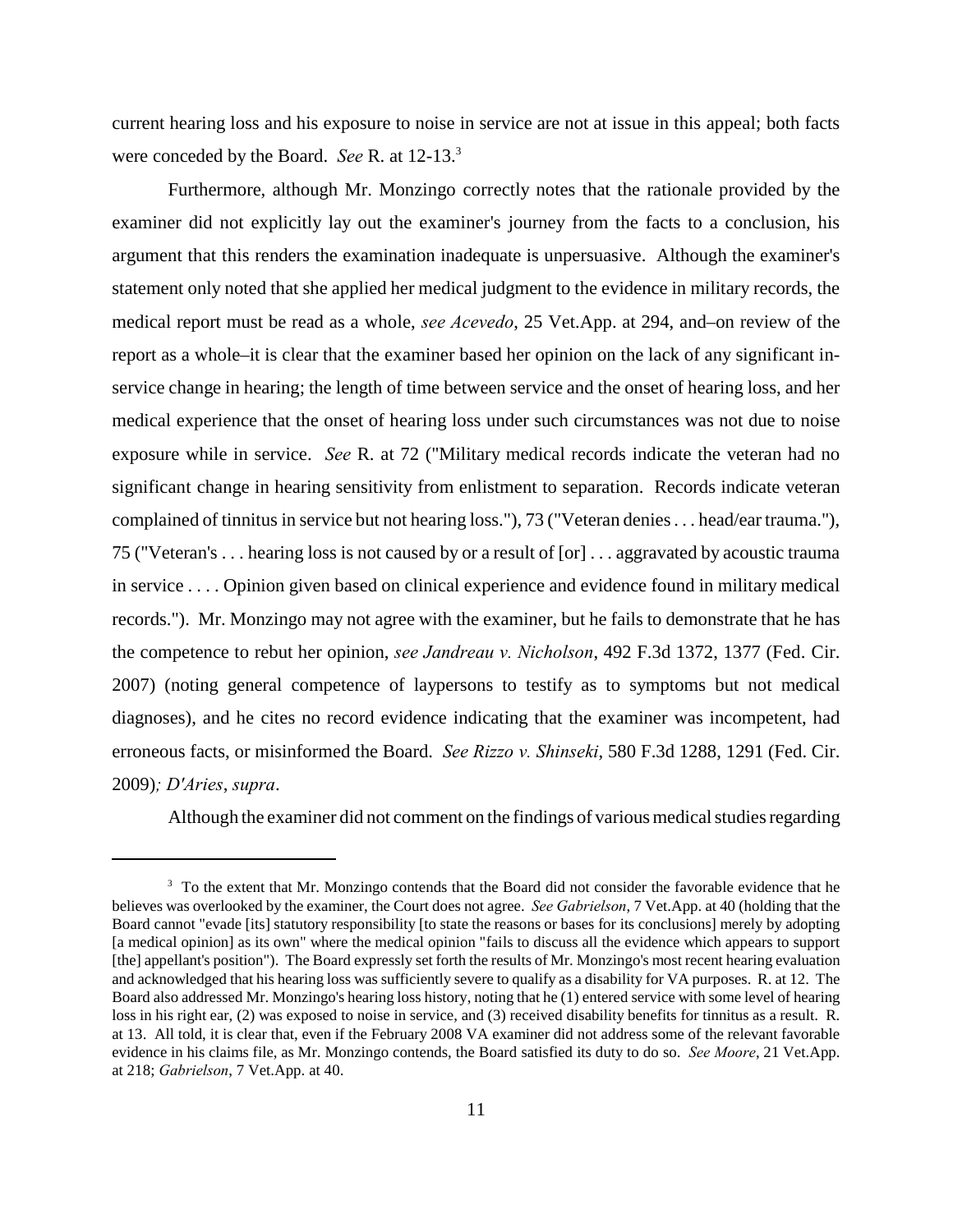hearing loss, the general presumption of competence includes a presumption that physicians remain up-to-date on medical knowledge and current medical studies. *See* AMERICAN MEDICAL ASSOCIATION CODE OF MEDICAL ETHICS,Principle of Medical Ethics V ("A physician shall continue to study, apply, and advance scientific knowledge, maintain a commitment to medical education . . . ."); *see also Sickels v. Shinseki*, 643 F.3d 1362, 1366 (Fed. Cir. 2011) (noting that, in the absence of clear evidence to the contrary, VA medical examiners are presumed competent); *Rizzo v. Shinseki*, 580 F.3d 1288, 1291 (Fed. Cir. 2009) (same). This same principle applies to audiologists and hearing loss professionals as well. *See* AMERICAN ACADEMY OF AUDIOLOGY, Code of Ethics (http://www.audiology.org/resources/documentlibrary/Pages/codeofethics.aspx (last visited Oct. 22, 2012)), Principle 2 ("Members shall maintain high standards of professional competence in rendering services."), Rule 2f ("Individuals shall maintain professional competence, including participation in continuing education."). Contrary to Mr. Monzingo's contention, the fact that the February 2008 VA examiner did not explicitly cite any studies is not evidence that she was unaware of such studies, and is not a basis for finding the examination report inadequate. *See Sickels, Rizzo,* and *D'Aries*, all *supra*.

Furthermore, even if a medical opinion is inadequate to decide a claim, it does not necessarily follow that the opinion is entitled to absolutely no probative weight. If the opinion is based on an inaccurate factual premise, then it is correct to discount it entirely. *See Reonal v. Brown*, 5 Vet.App. 458, 461 (1993). However, if the opinion is merely lacking in detail, then it may be given some weight based upon the amount of information and analysis it contains. *See Nieves-Rodriguez*, 22 Vet.App. at 302; *Washington v. Nicholson*, 19 Vet.App. 362, 368 (2005) (citing *United States v. Welsh*, 774 F.2d 670, 672 (4th Cir.1985) ("The probative value of evidence is its tendency . . . to establish the proposition that it is offered to prove." (internal quotations omitted))). Otherwise, a favorable medical opinion from a veteran's doctor that was unsupported by analysis would not be sufficient to trigger the Secretary's duty to assist. *See McLendon v. Nicholson*, 20 Vet.App. 79, 83 (2006) (holding that 38 U.S.C. § 5103A(d)(2) requires that a medical opinion to be provided where the evidence indicates that a claim has merit but is insufficient to grant the claim). Thus, VA is not permitted to completely ignore even an "inadequate" opinion or examination, whether it is in favor or against a veteran's claim. The Board is obligated to consider *all* pertinent medical and lay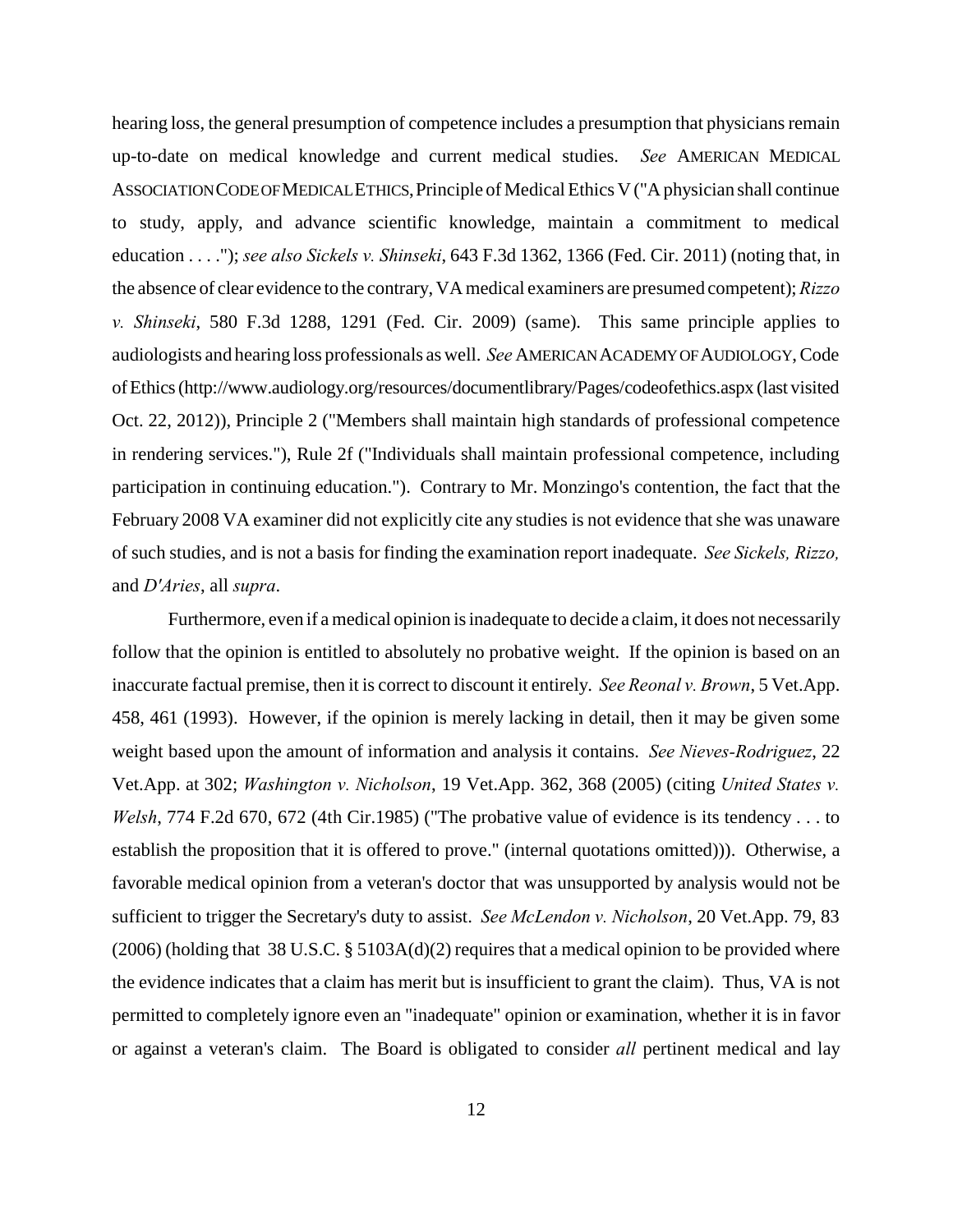evidence. *See Hogan v. Peake*, 544 F.3d 1295, 1298 (Fed. Cir. 2008) (citing 38 C.F.R. § 3.303(a)). VA *is* required, however, to return VA examination reports for clarification where the report contains insufficient detail or where the diagnosis is not supported by the report's findings, 38 C.F.R. § 4.2 (2012), and to return private examinations under more limited circumstances, *Savage v. Shinseki*, 24 Vet.App. 259, 269 (2011). Here, Mr. Monzingo has not demonstrated, as is his burden, that the February 2008 VA examination report was so lacking in detail as to require VA to return it for clarification. 38 U.S.C. § 5107(a); *Fagan v. Shinseki*, 573 F.3d 1282, 1287 (Fed. Cir. 2009) (holding that it is the claimant's general evidentiary burden to establish all elements of the claim).

Overall, the Board did not clearly err by finding the February 2008 VA examination report adequate and probative, and relying on it in support of its decision. *See D'Aries*, 22 Vet.App. at 104 ("Whether a medical examination is adequate is a finding of fact, which this Court reviews under the 'clearly erroneous' standard.").

#### E. Improved Hearing Acuity

Mr. Monzingo's final argument is that the Board clearly erred in finding that his hearing acuity improved during service because *Noise and Military Service* states that hearing loss due to acoustic trauma is irreversible. However, as stated above, *Noise and Military Service* was not actually or constructively before the Board and the Court may not take judicial notice of the Committee's findings contained in that report because they have not been shown to be of universal notoriety or not subject to reasonable dispute. Succinctly stated, Mr. Monzingo fails to identify any competent *record* evidence demonstrating that the Board's finding that his hearing acuity improved during service is clearly erroneous. *See Gilbert v. Derwinski*, 1 Vet.App. 49, 52 (1990) ("'A finding is "clearly erroneous" when . . . the reviewing court on the entire evidence is left with the definite and firm conviction that a mistake has been committed.'" (quoting *United States v. U.S. Gypsum Co.*, 333 U.S. 364, 395 (1948))); *see also Hilkert*, *supra*. Moreover, even if it were medically impossible for hearing acuity to *improve* after acoustic trauma, the logical inference is then that the hearing loss in this case was not caused by acoustic trauma. The pivotal question is whether his hearing acuity *worsened* during service, *see* 38 U.S.C. § 1153 (disability noted upon entry to service is presumed to be aggravated in service if there is an increase in disability during service), and Mr. Monzingo fails to demonstrate that the Board clearly erred in relying on the service medical records and 2008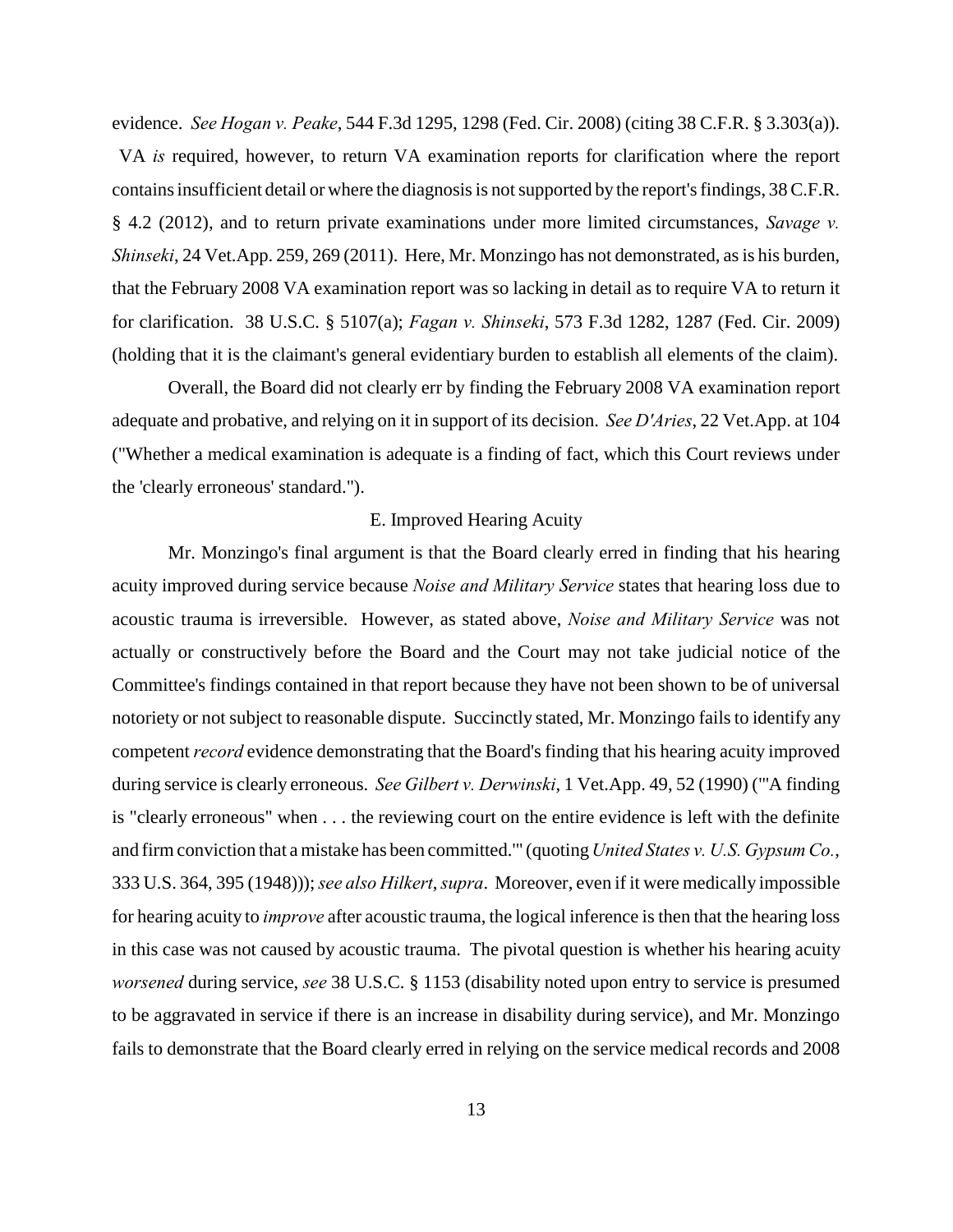VA medical report, which reflect no worsening in service, rather than Mr. Monzingo's recent statements, which contend a worsening in service. *See Hilkert* and *Gilbert*, both *supra*.

#### **IV. CONCLUSION**

Upon consideration of the foregoing, the February 25, 2010, Board decision is AFFIRMED.

KASOLD, *Chief Judge*, concurring: I concur with the Court's decision, but write separately to further address Mr. Monzingo's argument that the February 2008 VA examination report is inadequate as a matter of law solely because it lacks a stated rationale for the examiner's opinion. Mr. Monzingo's argument is based on an inaccurate interpretation of our caselaw: namely, plucking out of context the statements in *Nieves-Rodriguez v. Peake*, 22 Vet.App. 295, 304 (2008), that a medical report is not "entitled to *any weight* . . . if it contains only data and conclusions"(emphasis added), and in *Stefl v. Nicholson*, 21 Vet.App. 120, 124 (2007), that a medical report "*must* support its conclusion with an analysis" (emphasis added). Standing alone and taken out of context, one might conclude that a medical opinion cannot be afforded any weight by the Board if it lacks a specific explanation.

However, *Nieves-Rodriguez* and *Stefl* must be read in context. *See Reiter v. Sonotone Corp.*, 442 U.S. 330, 341 (1979) ("[T]he language of an opinion is not always to be parsed as though we were dealing with language of a statute."); *U.S. v. Bird*, 124 F.3d 667, 677 n.3 (5th Cir. 1997) ("While certain language in [a precedent], read in isolation, might be understood to embrace a somewhat far-reaching . . . analysis, the opinion must be read in the context of what was before the panel there . . . ."). Significantly, both of those cases dealt with the *weighing* of *multiple* medical opinions and the Board's evaluation of the probative weight of multiple opinions. *See Nieves-Rodriguez*, 22 Vet.App. at 302 (stating that "this Court's review of the Board's evaluation of *competing* medical opinions will be enhanced by" the enumerated guidelines in that case, and that the Court would review those guidelines "where the Board favors *one medical opinion over another*" (emphasis added)); *Stefl*, 21 Vet.App. at 124 ("[A medical opinion] must support its conclusion with an analysis *that the Board can consider and weigh against contrary opinions*." (emphasis added)).